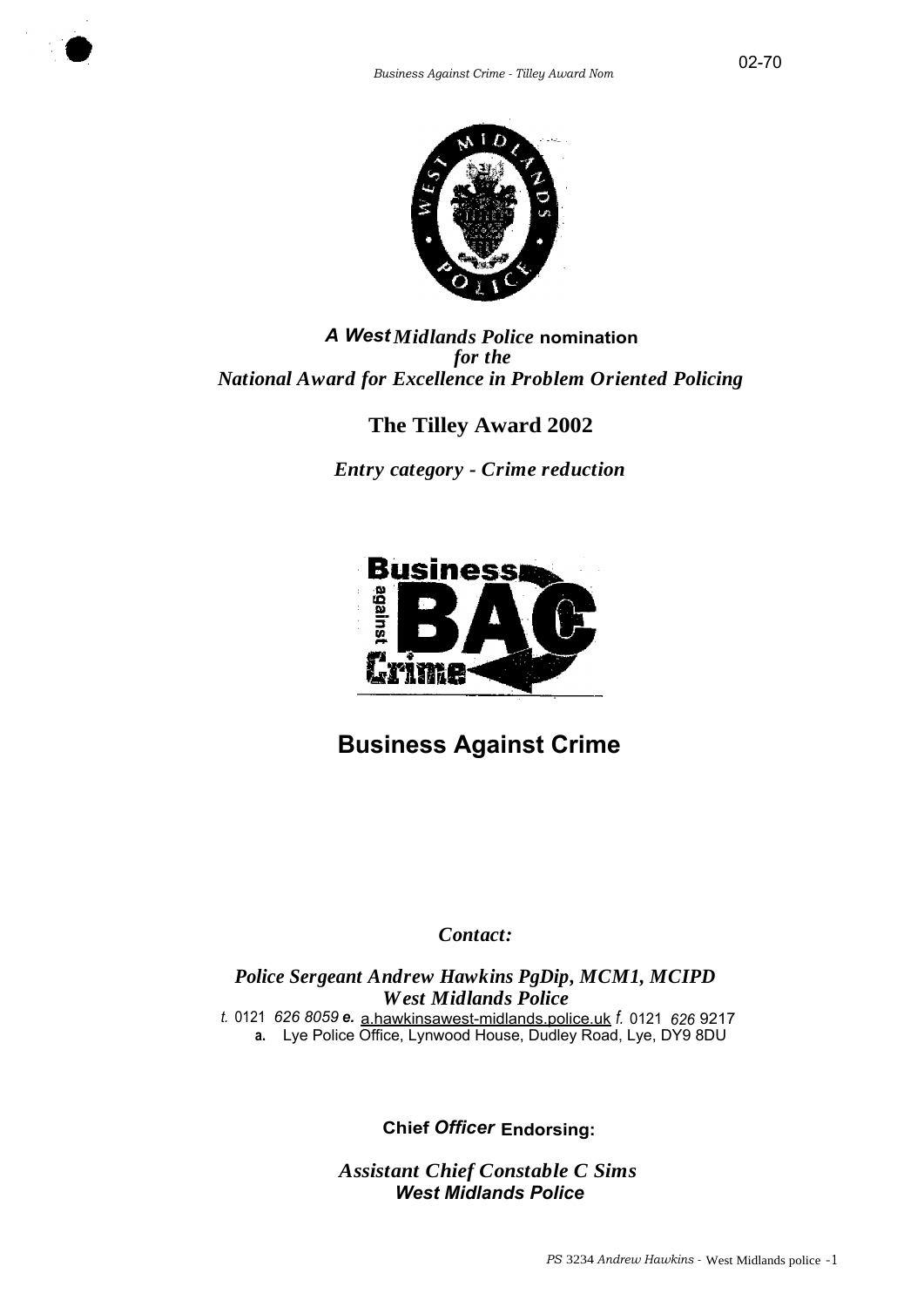## **Business Against\_Crime**

# **Summary**

Business Against Crime (BAC), a partnership between West Midlands Police (WMP) and Lye Town's Business Community was implemented in January 2001 in response to a high level of crime committed against business premises. This private-public sector venture has evolved by becoming a non-profit making company limited by guarantee with a broader portfolio of partners to assist its key aim of crime reduction. Dudley Metropolitan Borough Council, Black Country Chamber, Black Country Business Link, Insurance2Day and Lloyds TSB now form the extended partnership.

Analysis showed that between April 2000 and March 2001 commercial burglary was the most reported crime in Lye, accounting for almost a quarter (22.65%) of the Town's crime. This rate of crime was found highly disproportionate when compared with the rest of the Dudley South Police Area; commercial burglary averaged only 10.71% of overall crime and other beat areas with a greater commercial balance than Lye suffered less over the same period.

An independent survey and feedback at BAC meetings tended to confirm that police statistics were indicative, but fell short of the true extent of business crime. Identified through this unstructured methodology were the root causes: a lack of responsibility for, and awareness of security issues. A poor communication network compounded the problem.

BAC has focussed its energy on promoting corporate responsibility and improving communication between its membership, the wider business community and the police:

- by capitalising upon e-solutions for receiving and disseminating 'hot intelligence',
- by circulating BAC News, a free monthly publication which includes local crime trends and appropriate crime reduction/prevention advice to over 800 businesses,
- by employing a media strategy that improved the BAC profile and sold key messages,
- by introducing a referral scheme aimed at victims and business start ups,
- by lobbying government and involving itself in numerous community events

BACs recent Security and Safety Trade Show generated over £40,000 of business, with all exhibitors and visitors coming from the locality, the event represented investment in both the local economy and improved security for Lye.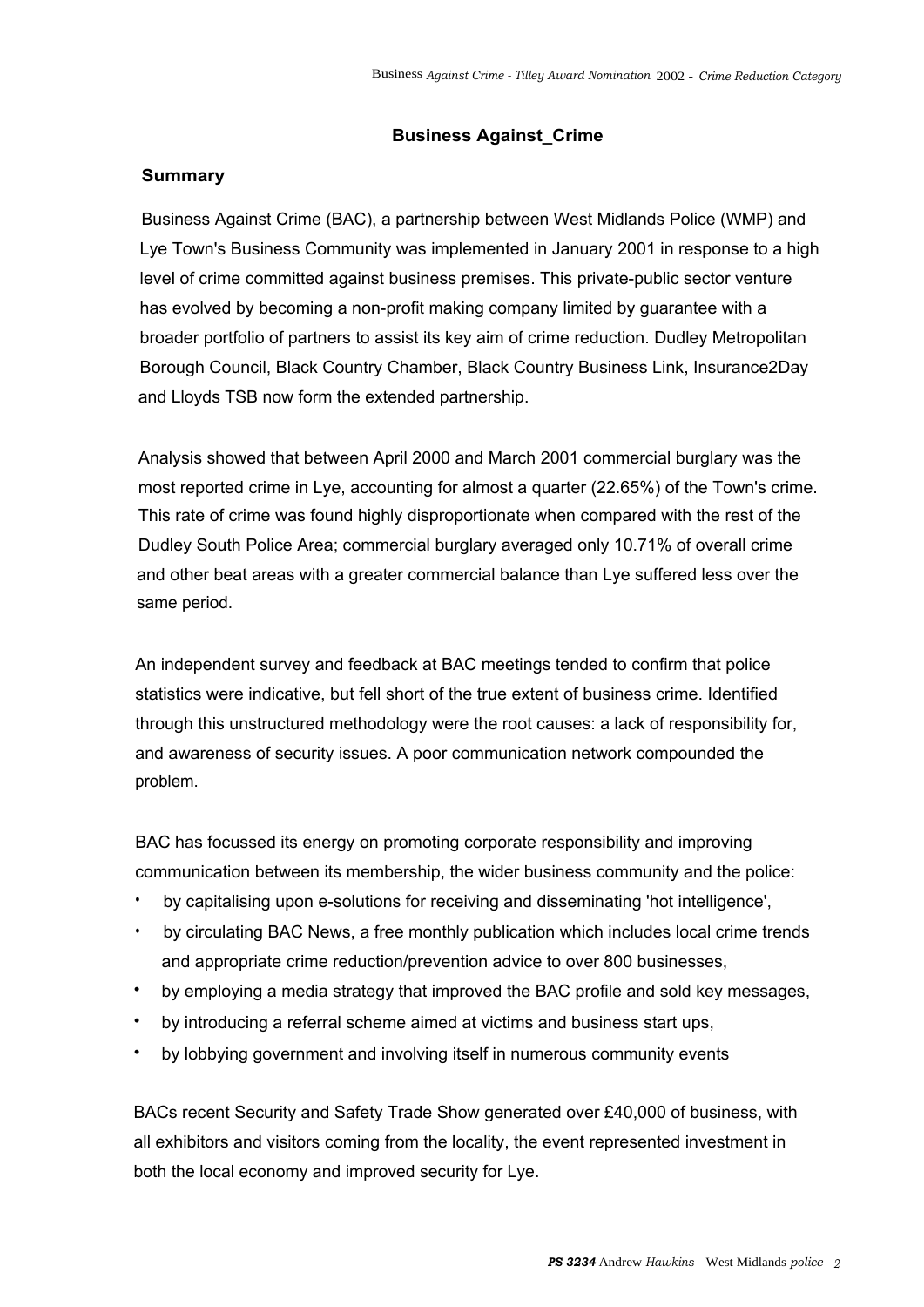**The critical success factor for BAC is crime reduction. In BACs first year, commercial burglary in Lye Town fell by 42%. Again, setting this in context, crime of this type has increased across the Dudley South Police Area by 1.15%.**

BAC is on target to achieve its plan of becoming a self-sustaining organisation funded through membership within three years.

*Data Source: West Midlands Police OLAP Performance Management System.*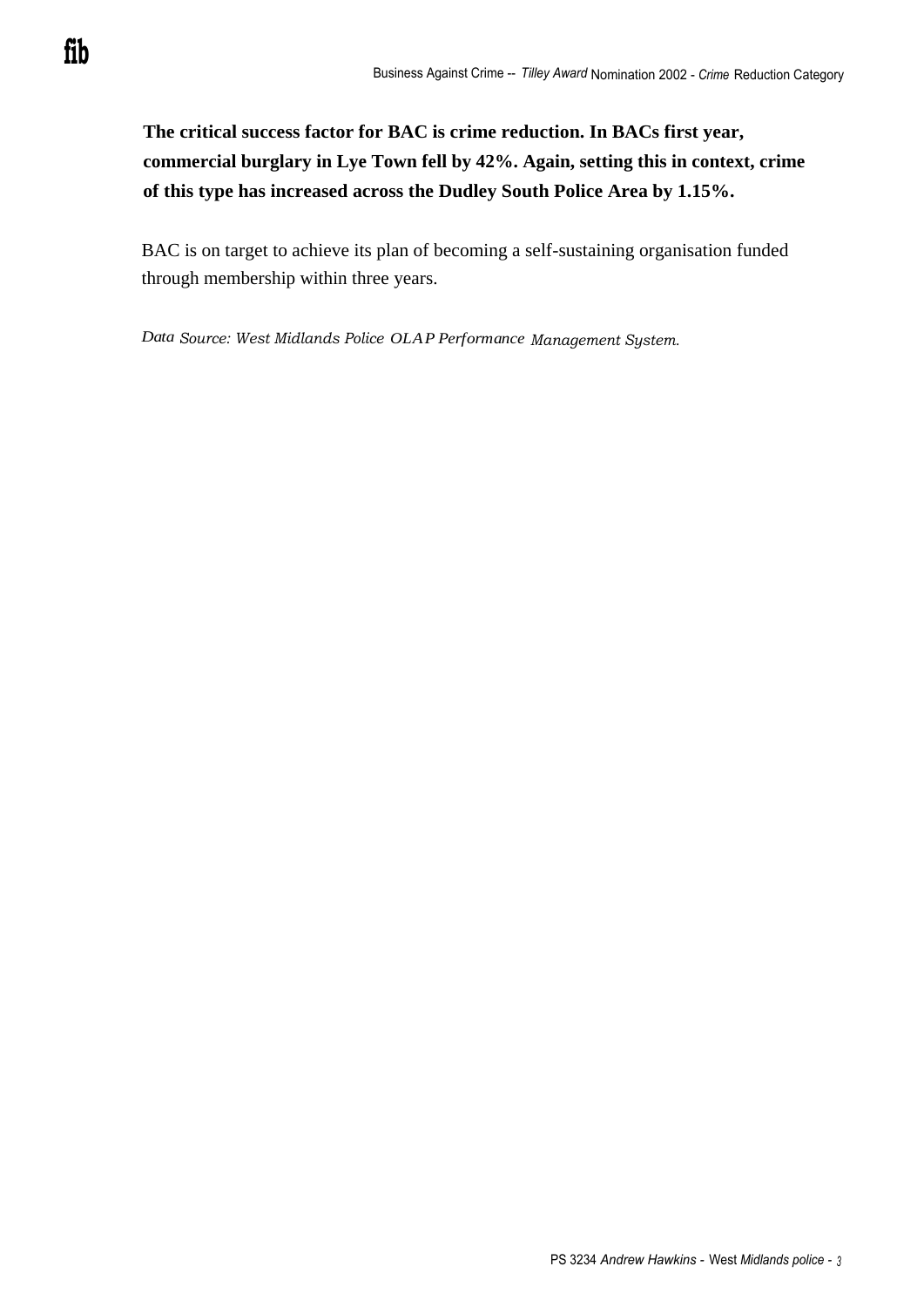# **Lye Town**

*Lye an* enumeration district banded within thel0% *most* deprived *areas in the* UK [I1, *is a* small town approximately four miles square and situated on the main corridor between the two larger towns of Stourbridge and Halesowen, all located to the south of West Midlands Metropolitan Borough of Dudley. In political terms Lye is combined with neighbouring Wollescote to form a ward; the scanning process found the majority of statistical data held *about the area* used ward parameters. Lye *has a* population *of* about 7000 [21, *a dense* and diverse community incorporating the highest concentration of Muslims originating from the Murpur region of Pakistan anywhere in the Borough 131.

Police, Social Services, Health, Education and Housing jointly identified two Lye Council owned housing estates, Claycroft Place & Hill Bank, comprising just over 300 homes, formed by low rise flats and maisonettes, as a 'priority neighbourhood'; it was found that by mapping and overlaying data from each agency/department, that it was one of 23 neighbourhoods in the Borough placing a disproportionate call on all public services.

The focal point for the township is its High Street, a spine off which all else runs, home to St Martin's CofE Church, Ghasia Mosque, various public amenities, 86 shops and 9 food outlets including 6 Balti restaurants. Lye is renowned across the region for its Asian *cuisine,* providing *a degree of evening* vitality to *an* otherwise depressed environment.

# **Lye. Business and its Correlation with Deprivation**

Until the mid to late 1970's, Lye was at the heart of the heavily industrialised `Black Country *Region',* manufacturing *accounting for* 46% *of* all businesses [4]. Many Lye manufacturers having a symbiotic relationship with British Steel, Dudley's biggest employer at the time. The socio-economic change forced by technological advancement and cheaper markets, resulting in a shift from manufacturing into other business sectors, is so well chronicled that reference is not needed; Lye was a significant victim of this process. British Steel's Round Oak Works is and its former site occupied by The Merry Hill Centre, one of Europe's largest shopping complexes since 1985. Wholesale and retail *now constitutes 29% of* business based *in the* borough [5], with manufacturing *now* only accounting for 19% It is plain to see that little investment has been made in the town's fabric for nearty thirty years. It is often posited that Merry Hill adds to Lye's problem, by starving its High Street of daytime vitality. Unemployment in Lye is currently 12%, more than *twice the regions average of* 5.1% *m.*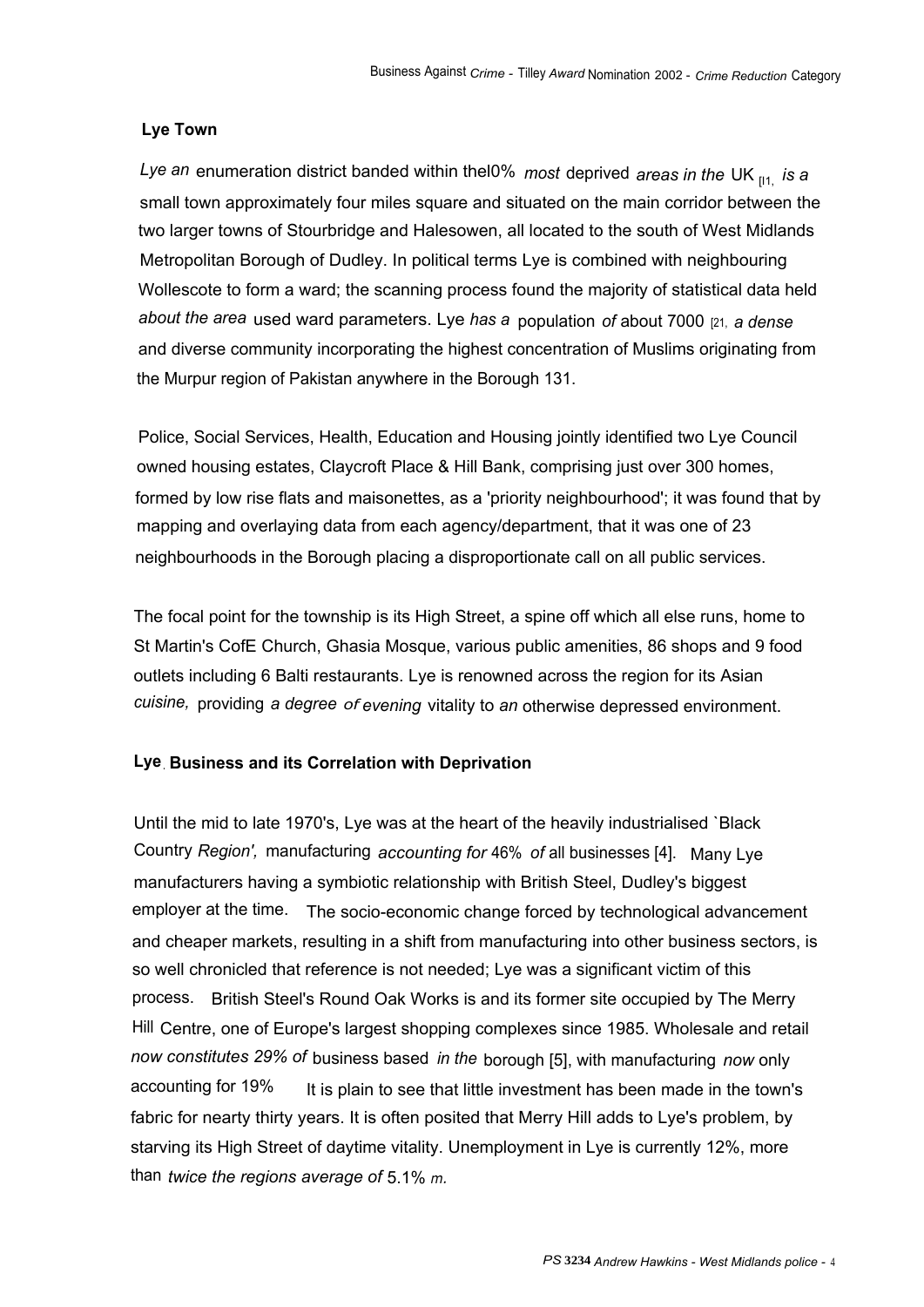There are approximately 500 businesses in Lye [al, with no major employers. Emphasis here remains in manufacture, evidenced by a 36% share in Lye's commercial sector [9], nearly twice the borough average. There was concern that data trawled from the National Statistics Office, based on Ward Boundaries would skew the picture. However, mapping and visiting businesses found the ward data to be representative; only a handful of businesses were located in Wallescote and these were retail. Lye reflects the borough picture in that, the majority (84% [9]) of businesses are small with less than 25 employees; in fact 70% of this majority employ between 1 and 5 employees [fo]. BAC added that a significant proportion of enterprises approached were family owned and run.

Another observation was that the distribution of business premises in Lye was very different to other areas of the Borough. Outside Lye businesses are commonly formed into large trading estates or clusters of smaller trading estates. There is only one area of business concentration in Lye, this runs the extent of the railway line that dissects the town and could be described as a large trading estate. The majority of businesses however are heavily distributed, rather like flecks in a residential tapestry. Much of the commercial property is unkempt and in a general state of disrepair.

Assisting in the recovery of the Lye economy is its position at the tail end of the 'Arc of Opportunity, a `Black Country Regeneration Zone', so called due to the way in which it sweeps down across the boroughs of Sandwell and Dudley; a fifteen year re-development plan.

# **Policing Lye, the Organisational Setting**

West Midlands Police (WMP) devolves policing responsibility to the local level via 21 Operational Command Units (OCU). Dudley Metropolitan Borough is divided into two *OCUs;* J1 OCU, *Dudley North* and J2 OCU, *Dudley* South.

J2 OCU is divided into four Sectors; `A' Sector *Kingswinford,* 'B' Sector *Stourbridge,* `C' Sector *Lye and* Cradley and `D' Sector *Halesowen.* Each sector is comprises between 2 and 4 political wards, dependant on geographical size and density. Each Sector is divided into six beats. Lye Town; Beat 74 is located on `C' Sector. Beat responsibility is given over to a team managed by a sergeant who is held to account by the Sector Inspector.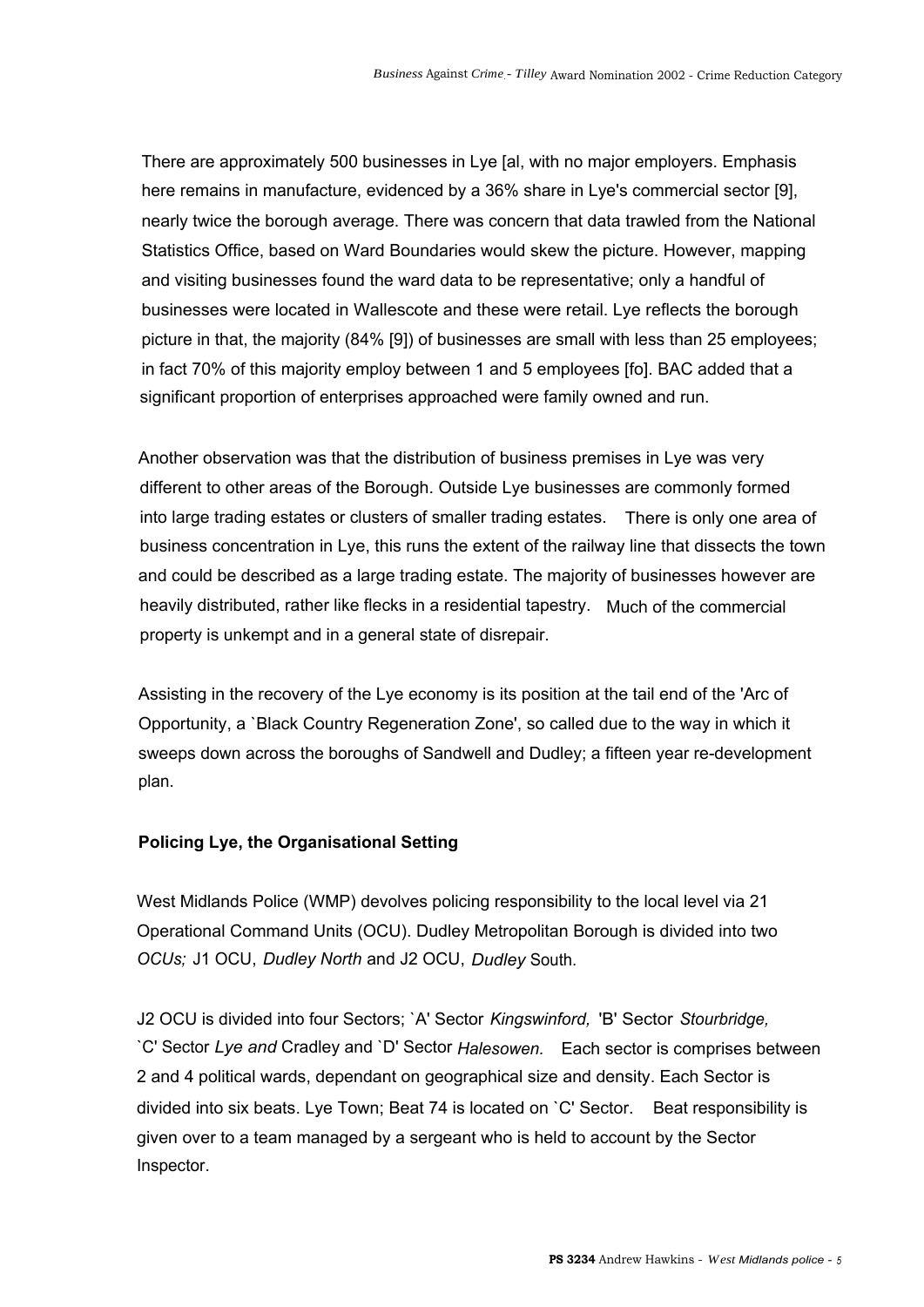Response work is not a separate function in the 'Secto.r Model', each Beat Team manages their beat responsibility within the scope allowed by response commitment.

In November 2000, PS Andy Hawkins was appointed Beat Manager for Beat 74. In support of his role he had an establishment of five constables. A successful bid through the Home *Office, Crime* Fighting Fund increased *this* by *a* further *four officers for the* beat. In line with WMP deployment principles for such officers, the additional constables were formed into a separate team, The Claycroft Project Team. Devoid of response responsibilities, the team are dedicated to the 'priority neighbourhood' and work in synergy with statutory and other partners to assist the community in problem solving.

## **Identifying The Problem**

PS Hawkins became aware of an existing trend on Beat 74. In November 2000 there were 24 commercial burglaries committed in Lye, equating to over a quarter (28.9%) of the 83 offences committed on the beat during the month [lid, averaging almost one such crime each tour of duty for the Beat Team.

Commercial burglary features in the Dudley Borough Community Safety Strategy, but in reality it is questionable as to how significant this political priority is. It does not feature as a Ministerial Priority or as an area for performance within the West Midlands Police Local Policing Plan. PS Hawkins, saw the crime as a priority as it negatively impacted on overall performance and diverted his resources away from the key priorities of reducing and detecting, domestic burglary, vehicle crime, robbery and drug offences; the supply and use of drugs a dominant feature in Lye.

With the support of the OCU Intelligence Analyst, PS Hawkins undertook crime trend/pattern analysis for Beat 74:

- Commercial burglary was distributed heavily like the premises themselves, with greatest incidence in the areas of greatest commercial density; the high street and Providence Street, the area by the railway line.
- + By examining Modus Operandi, it appeared that most locations did not offer much in the way of physical/technical security. The majority of offences were committed overnight and at weekends and involved force; often, only minimal force was needed and commonly applied to rear doors. Scanning allied incident logs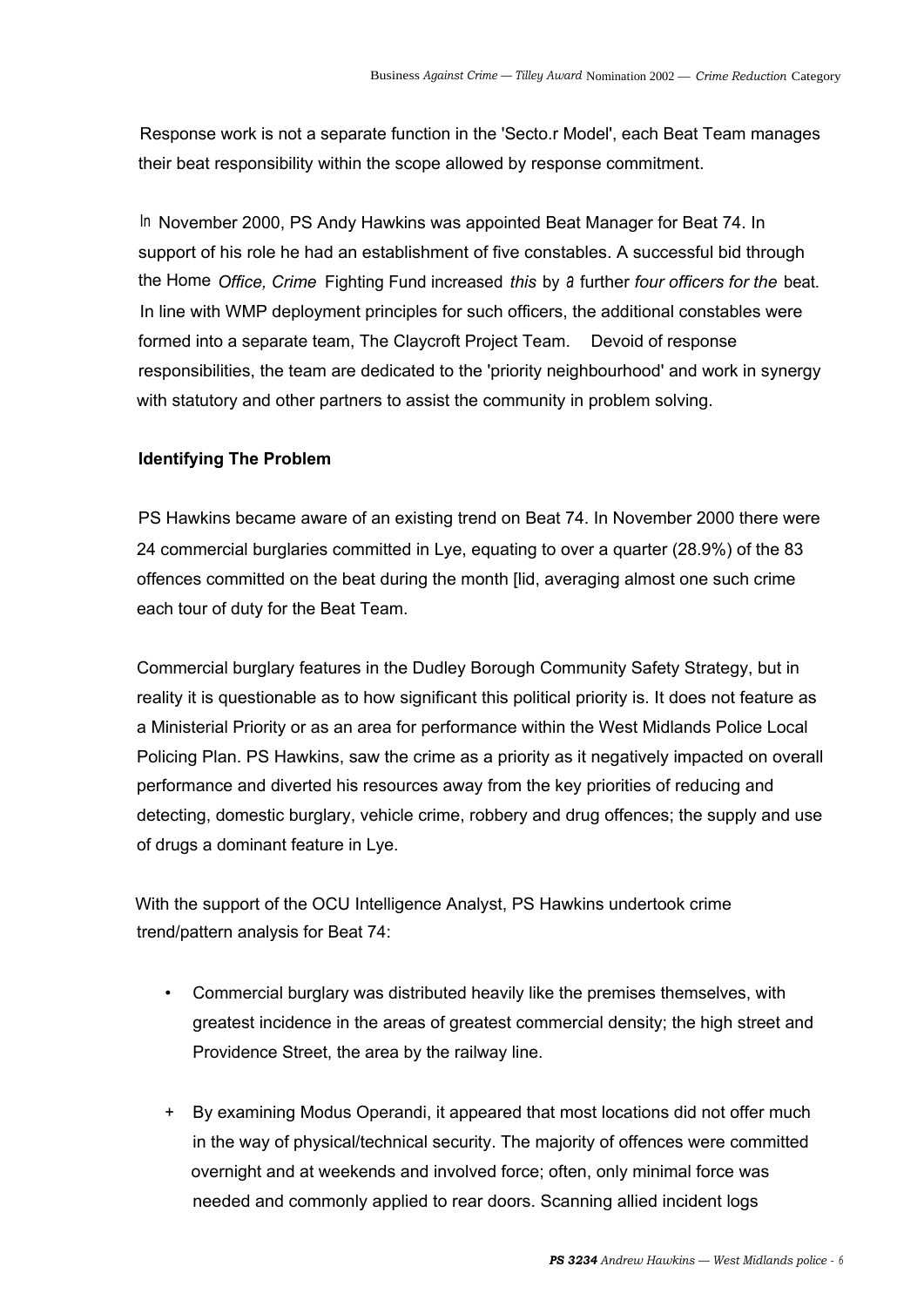generally showed no resultant alarm activation..\_ There was only isolated evidence of the more sophisticated criminal i.e. planned, organised, mobile and transcending OCU/Force boundaries. The nature of property stolen was predominantly tools other than in the latter cases, in which computers and, or stock were stolen. In most cases relatively inexpensive target hardening would have prevented or reduced the likelihood of crime. Officers stated that victims cited cost, time and divorced responsibility as the main reasons for security inadequacies. The term 'divorced responsibility' is used to describe the dominant relationship found between landlord and tenant in this area, each suggesting security to be the other's responsibility. Tenants also stated that they might not be in business in Lye long enough to realise the benefit of investment in security.

- It was found the majority of offenders committing crime along Providence Street Estate entered and left the area via.the railway line. Physical examination of this area found that many businesses had effective security to the front road aspect, including 6' security fencing. However, fencing along the railway track to the rear, was in many places ineffective. This incomplete perimeter added to the problem, police are unable to patrol or respond to these premises; accessing the premises *via the* railway track *may* be *an* acceptable risk *to* offenders, but *not* police.
- In all but two detected crimes, it was found that offenders were resident in the 'priority neighbourhood' or a local bail hostel, Gibbs Road House. Without exception all offenders were known to have a heroin dependency and could be described as local opportunist criminals who predominantly worked on foot. In undetected crimes, intelligence also pointed in this direction. These offenders admit to the acquisitive cycle; they stole locally to fuel an expensive drug habit, which was also supported locally.
- The beat was the OCU crime 'hot spot' and in turn Lye High Street was the Beat's `hot spot'. A snapshot taken between April 2000 and November 2000 of Lye High Street showed that Lye High Street had been subject to 163 crimes. Over the same period Quarry Bank High Street, similar in age, size, geography, demography, services and shops and located on an equally busy transport corridor .. *was* .subject *to* 48. *crimes,* less than *a third of* Lye'.s *crime rate* [14. *The* only real difference is that Lye High Street is located within the `priority neighbourhood'. About 30% of Lye High Street's Crime was commercial burglary. In December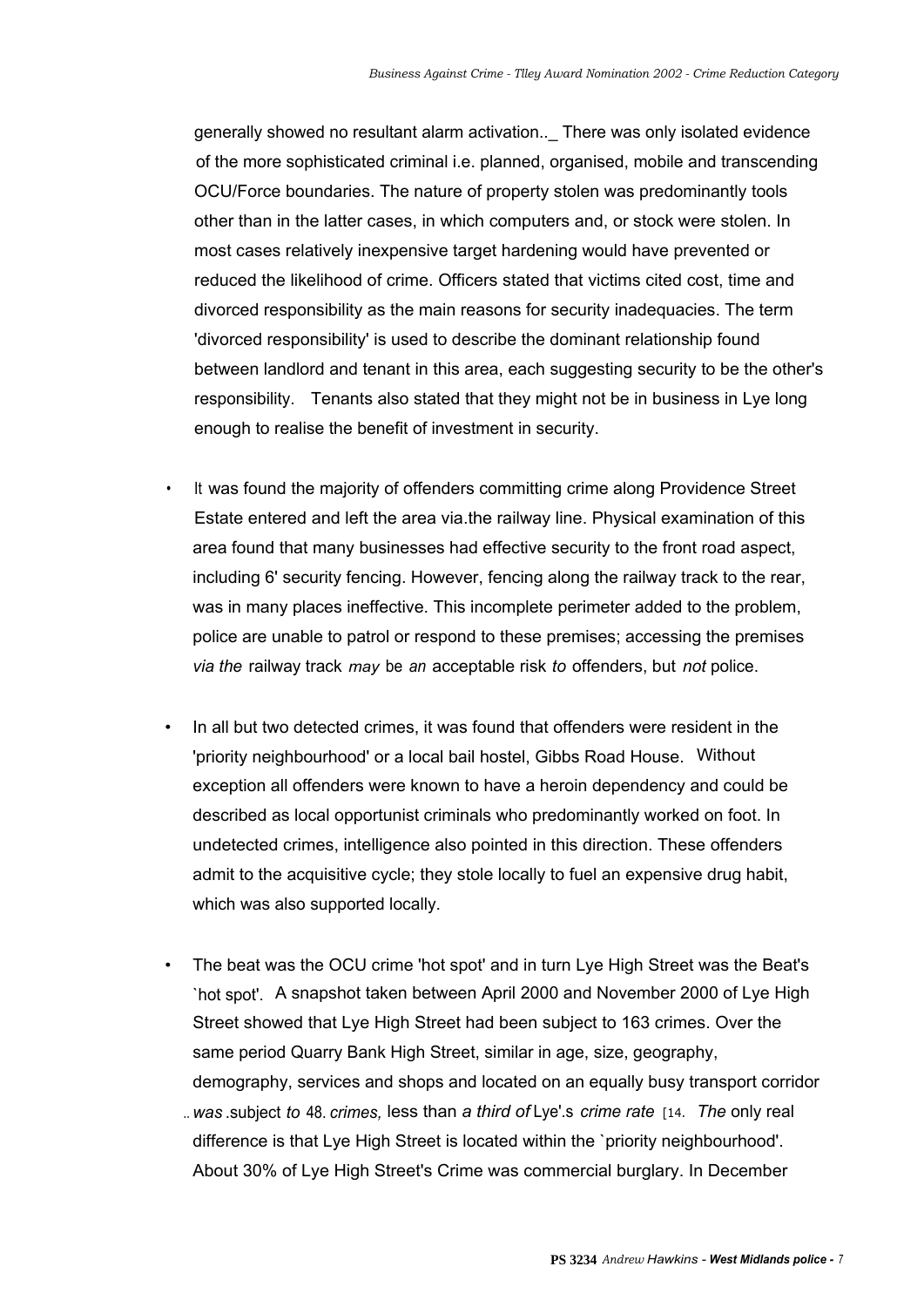2000, PS Hawkins initiated a response to High \_Street crime, a security survey by his officers. Officers walked through each premises giving crime prevention advice based on a checklist. The survey gave a clearer indicator of the commercial burglary problem; excluding the three banks, only 3 of the premises had any type of CCTV, 5 premises including those with CCTV had an alarm system only 2 of which were `red care' or similar. Less than 30 traders were insured for loss or damage. The majority of, premises had some form shutter to the front, the rear of premises were however dark and unlit at night and easily accessible. Wooden doors, a mortise lock sometimes in tandem with domestic bolts, largely secured the rear of these premises. Again the areas behind premises were overgrown and unkempt.

The key problem of communication and a lack of corporate responsibility began to emerge. Other than Lye Business Group (LBG), which represented High Street Traders, no local business groups could be found. Police met with LBG at the beginning of January 2001. LBG's agenda was to secure police support for CCTV on the High Street; there was naivety in the group in respect of the cost of such schemes and as to how they were funded. The group did not respond well to the suggestion that without target hardening the High Street, the implementation of CCTV was likely to displace crime to the rear of premises and increase the burglary rate. The group were vocal in their defence that it was up to the police to prevent crime. Traders reflected the response of victims given earlier, citing `divorced responsibility' and lack of capitol as reasons for not investing in security.

### **Forming Business Against Crime, the Identification of a Key Stakeholder.**

The overall response to the problem was Business Against Crime.

PS Hawkins seeing communication as the root problem decided upon a `business watch scheme' as his initial response. In promoting the concept, 100 businesses were visited by officers. The visits were centred on Providence Street and other areas in Lye where there had been greater incidence of commercial burglary. The process confirmed that there was a communication problem not only between police and business, but from business to business. The heavy distribution of business premises in Lye was found to be a geographical barrier, which inhibited the natural development of communication networks. A common awareness of crime in the area or for safety and security issues was not in evidence, in contra, as before, a fundamental lack of responsibility was demonstrated. On a positive note there was some genuine interest for a `business watch'. The `business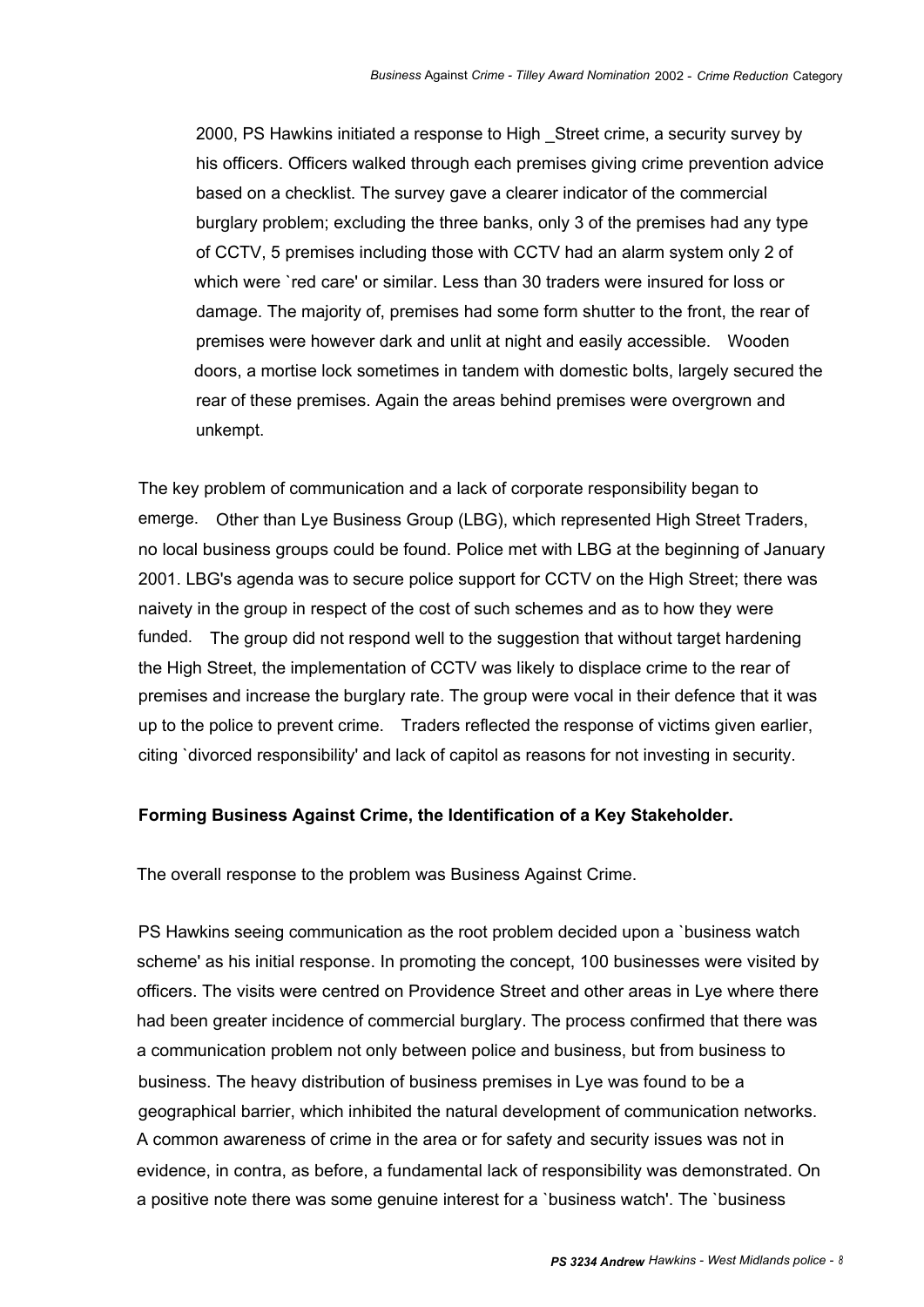watch' itself was not revolutionary in concept and the .desire to harness e-solutions for rapid communication appeared possible, 91 of the businesses visited had access to e-mail and Internet.

The process also identified the key stakeholder. Paul Haydon is a businessman, chairing four companies' in Lye now that Business Against Crime is included. One of Mr Haydon's business premises, N-Signs, a sign design and production company, had been burgled four times in as many years. The most recent burglary in December 2000 had cost him over £20,000 when the hidden elements of re-completing artwork stored on his stolen laptop computer and an inflated insurance premium were included. Mr Haydon had separately started the scheme, Business Against Crime (BAC) and was in his own words "at war with the criminal". Mr Haydon was unclear at this time the direction BAC was to take, but like the police had been canvassing the support of local businesses. At this time Mr Haydon also held the view, that the police were largely to blame for increased business crime.

The significant effort in police time convincing Mr Haydon otherwise, that business had a corporate responsibility to assist police in security and safety and that more could be achieved by working together was to be the single most important investment in the entire process.

Mr Haydon's influence was recognised at an early stage; Two separate meetings had been calendared in February as a result of the separate canvassing, one organised by Lye Police and the other by Paul Haydon. It was agreed prior to the meetings to work together as and that this would be a feature of both agendas. The initial police meeting was attended by 12 people, where as Mr Haydon's meeting, a week later on the corresponding Wednesday at the same time saw an attendance of 43 representatives of the business . community.

It was at this meeting the enormity of the problem faced was realised. The attendees again shared the view that the police were solely responsible for preventing and detecting crime. The audience were vociferous, showing the true sense of feeling, many stated that they had been victims but hadn't reported crime as they were uninsured and or had no confidence in the police being able to detect the crime, the process seen as an administrative burden on an already demanding work life.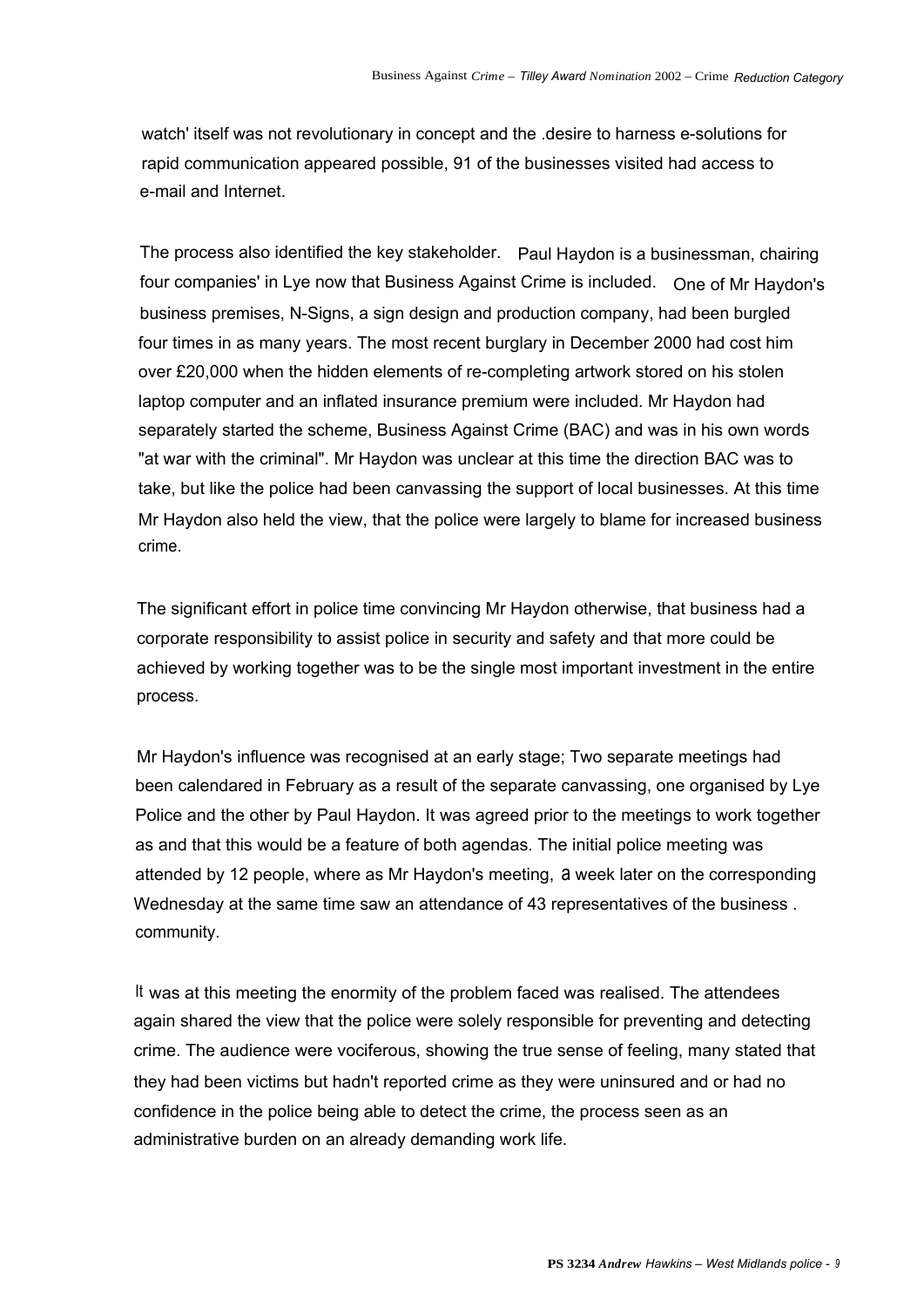# **Business Against Crime, The Aim**

The importance of the key stakeholder coming from the business community also became plainly apparent at this early stage. Where businesses weren't prepared to listen to the police, they were prepared to listen to Mr Haydon say,

"...1'm sorry, it was not the polices' fault I was burgled, it certainly wasn't their fault I didn't back up my computer data and didn't have adequate security. It is important for every business to realise the blame for crime cannot always be placed at the feet of the police, we must look at ways in which we can address our own security problems and reduce the opportunity for crime..."

Mr Haydon's words effectively summarise the aim of BAC, a message communicated in numerous formats since. It was jointly recognised following this meeting that communication was the key, but only coupled with action would attitudinal change be secured.

# **Developing the Partnership**

A positive result of the meetings was the identification of six individuals sharing Mr Haydon's enthusiasm; they were to be the BAC co-ordinators for the six zones in which Lye Sector area had been divided. It was agreed, that to be a viable and inclusive response, like businesses, BAC needed to transcend the Beat 74 boundary and for ease of measurement it made sense to follow the Sector Boundaries. BAC looked for experience in such a project, this was found in Stuart Perry, an advisor for Business Link, the consultancy arm of Black Country Chamber.

Mr Perry had been involved in a successful crime reduction business initiative in the neighbouring borough of Sandwell, The Sandwell Action Group (SWAG). On examining SWAG's scheme, it was not directly portable as it focussed on target the hardening of large established trading estates; it was dismissed as an inappropriate response in Lye, other than as a potential approach to the Providence Street problem. However, what were adaptable, were many of the SWAG documents,. including a constitution, copies of successful funding applications an,+d\_a three-year business plan based on membership growth.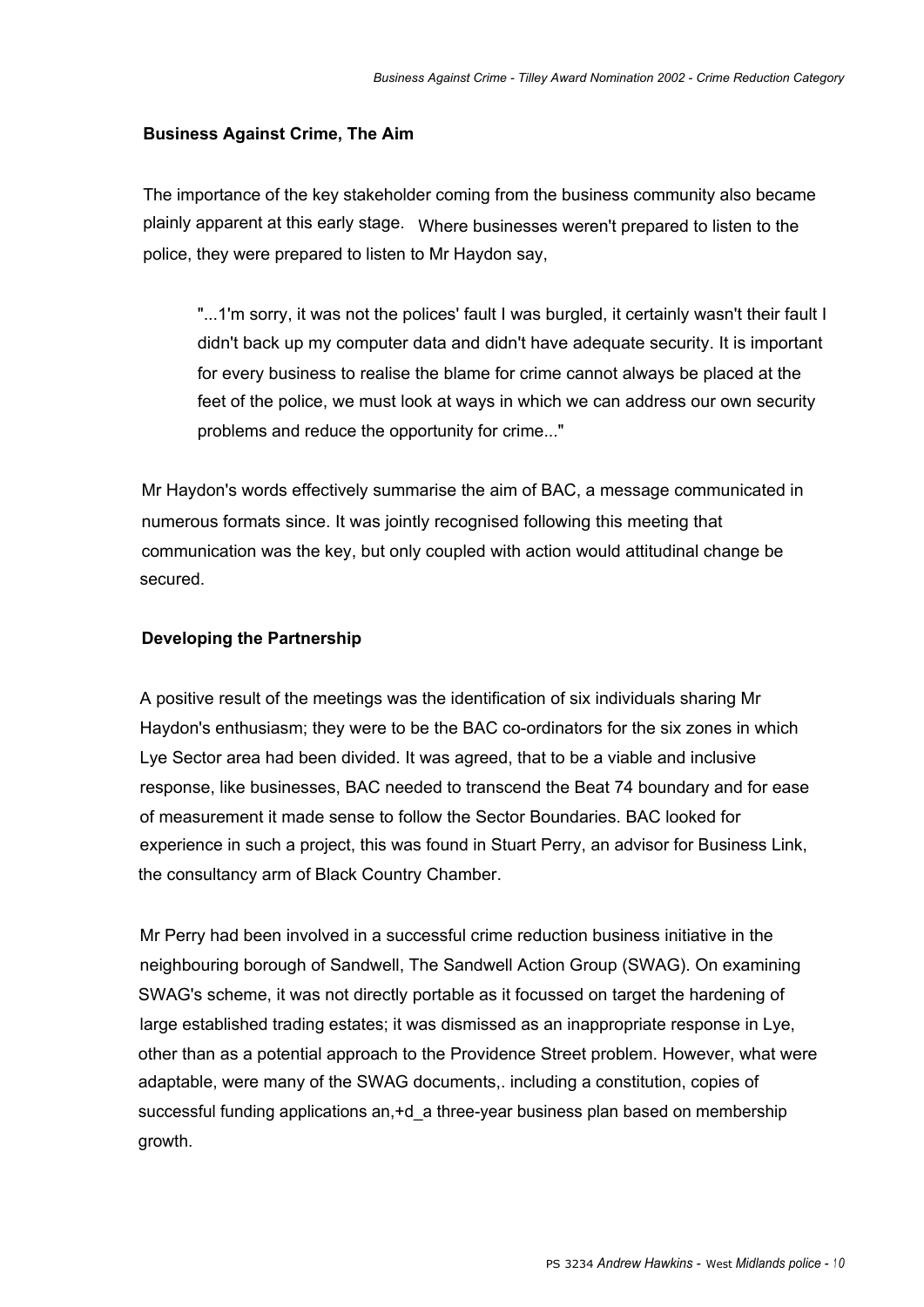In line with the SWAG model, BAC became a company limited by guarantee, the benefits being accountability, non-profit making status and membership of the Black Country Chamber and its allied membership services including Business Link. The Zone Coordinators are now also elected members of the Board.

Business Link provided BAC's £3000 start up costs and continue to match any ongoing business costs by up to 35%. Influencing the Chamber's support is its policy aim of providing a framework to tackle business crime [131.

The final key partner is Dudley Metropolitan Borough Council. Martin Dando, Business Development Officer, represents Dudley MBC. The Council is influenced by the Community Safety Strategy to reduce commercial burglaries in the borough by 5%. The Council allows BAC to use its Business Centre in Lye as its registered address and provides the conference and administration services located here free of charge. Mr Dando's key role is to exploit opportunities for BAC provided for within the 'Arc of Opportunity'.

The police role remains as consultant, informing BAC and its membership of crime trends, offering appropriate crime reduction advice and working in partnership to explore root causes of crime and develop responses.

All partners recognise their secondary status of providing consultancy and support to the key stakeholder, BAC, its Board and Membership.

# **Further Analysis**

At the beginning of April 2001, BAC as a partnership re-examined analysis to ensure responses were informed:

Appendix 1 shows that commercial burglary was indeed disproportionate, C Sector having the smallest number of businesses, yet suffering the greatest incidence of commercial burglary. In fact the likelihood of a business suffering a burglary on C Sector was 1:2.

Physical examination showed. commerce on other Sectors to be mainly organised into large trading estates, most having greater physical security and better communication networks in place. Many of these estates were found to be permanently guarded/patrolled,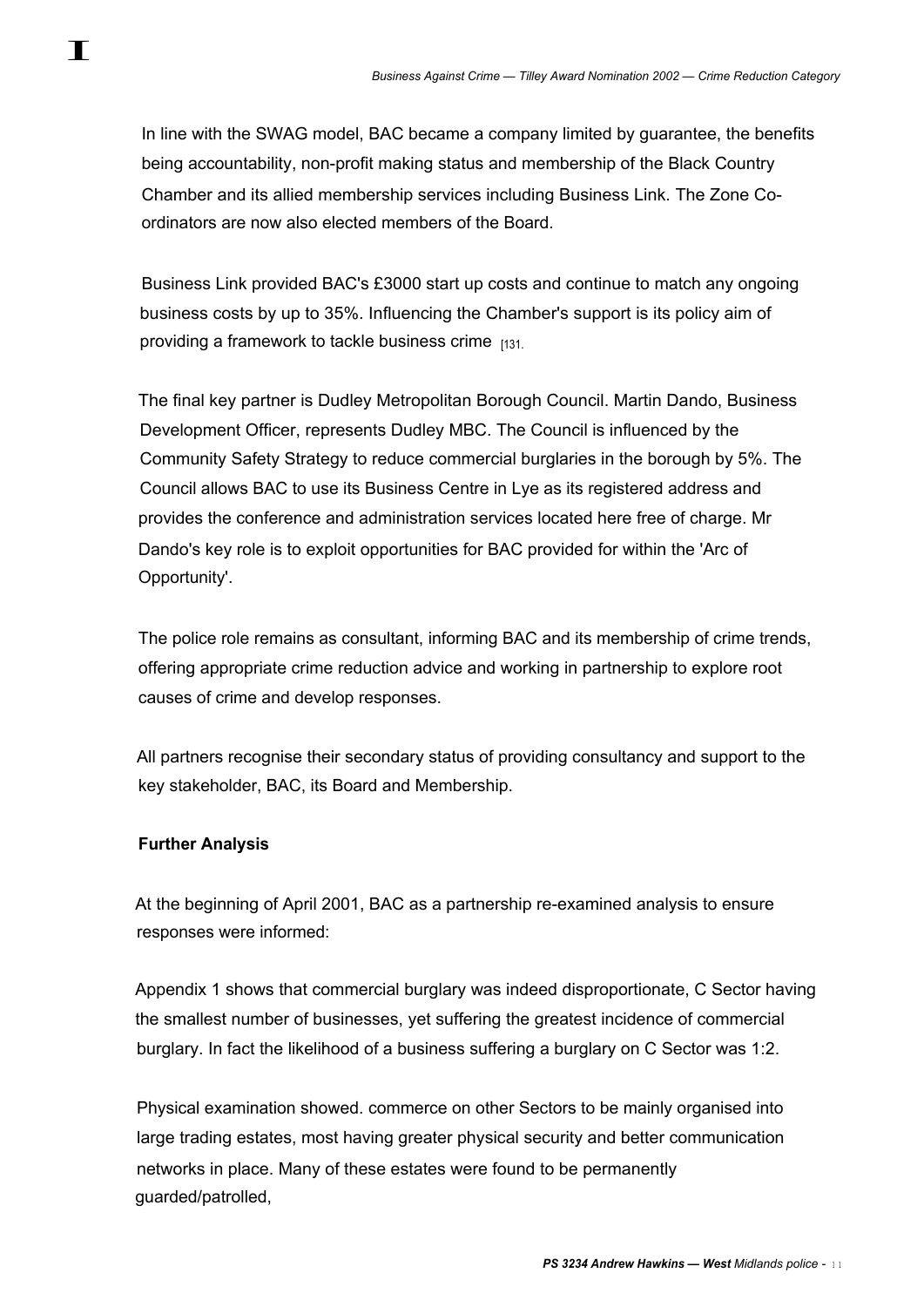It was agreed that improving communication and corporate responsibility were the initial priorities for BAC.

# **Responses Under the Business Against Crime Umbrella**

In improving communication and promoting corporate responsibility:

- A crude yet effective e-mail distribution list was set up. Hot intelligence was disseminated to the membership and information returned. Notably, a Sector wide diesel theft problem was identified and transmitted by this system as was information to NCIS re an international e-mail confidence trick.
- BAC Meetings are held on a bi-monthly basis for its membership and other interested parties. At the April 2001 meeting, Deborah Shipley MP gave a presentation on the Government perspective on business crime. In promulgating best practice developed elsewhere, PS Hawkins launched the Award Winning West Midlands Police CD Rom, Protecting You, Your Business and Your Staff, a free interactive product to all businesses. The CD contains a virtual tour of a business identifying security and safety issues and contains documents that enable businesses to carry out their own security audit.
- BAC News, a free monthly publication goes out to over 800 businesses in the area and contains crime information, linked crime prevention advice and progress on various BAC projects. Business Link currently funds the publication, **a recent copy is appended.** J2 OCU, enhanced last months BAC News by funding the inclusion of a copy of Protecting You, Your Business and Your Staff.
- Business Link funded the design and installation of 50 distinctive Business Watch signs to communicate the scheme to businesses and the criminal alike. Four, 5' x 6' BAC, signs are sited on each of the main arterial roads into Lye. The BAC phone number is included.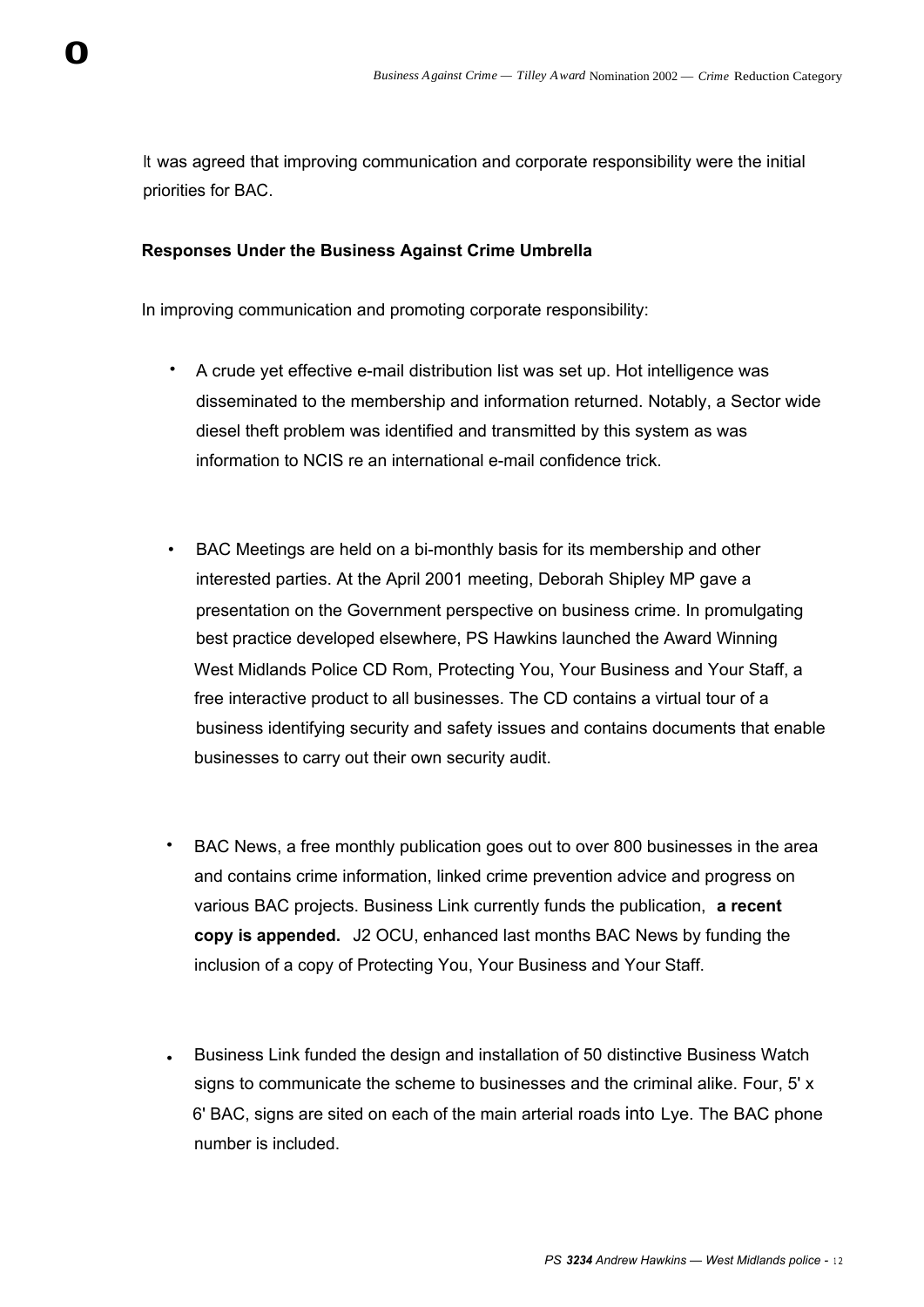+ A referral scheme is in place. Officers attending commercial burglaries explain to the victim how BAC can help and give out a flyer containing the BAC phone number. The police call desk also makes referrals over the telephone. All enquirers are sent a free BAC Pack by return.

Enhancing corporate responsibility;

- BAC has negotiated its own insurance brand, BAC Insurance Services with Insurance2Day, a local insurer. BAC Insurance Services will visit local businesses and give a free security audit offering a 15% discount to members meeting the agreed BAC quality standard. The savings often amount to more than the BAG basic membership fee of £165 per annum.
- BACs *Security and Safety* Tradeshow held *on* <sup>19</sup>*th* March *2002 at St* Martin's Church was a success. It was organised locally in recognition of time being a precious resource for all businesses. All 21 paying exhibitors were from the locality, as were the 246 visitors to the free all day event. An estimated £40,000 of business was done. This represented an investment in the Lye economy and its security. It also indicated a positive shift in corporate responsibility.

# **Business Against Crime, Overall Assessment**

Assessment has to be a rolling process for this constantly evolving organisation. For example, following the success of the Trade Show Lloyds TSB became a sponsor. This major corporation is developing BACs e-solutions by designing a secure interactive website with hyperlinks to all partner organisations.

BAC is now working on a number of projects including developing Providence Street into a secure estate, phase one is to ensure routes to and from the rail track are secured.

A major project is the funding of a Business Community Safety Warden to meet the needs of this widely spread business community. The Warden will be trained and tasked by Lye Police and will have direct communication. The key role will be to disrupt and deter crimes against business. It is proposed that the warden is equipped with aiiveried van and have mobile CCTV capability. A local business has already sponsored a van. The funding stream is to be. a combination of membership funds matched by other bids and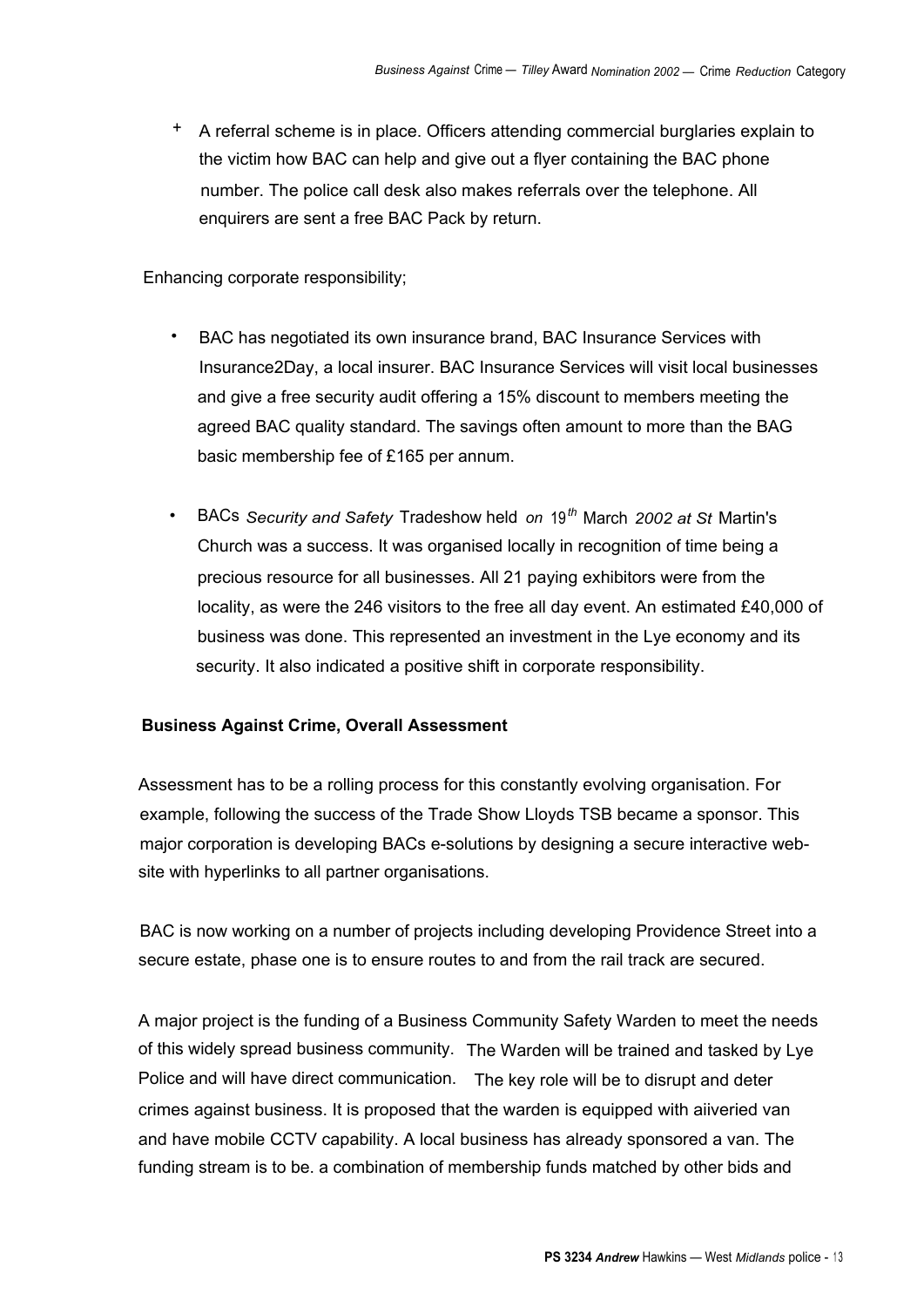Dudley MBC. *As a* Council return, the Warden will also report *on other* environmental issues.

The organisation has achieved its critical success factor of reducing business crime. BACs business year ran from January - December 2001, over this period recorded crime on Beat 74 has fallen from 230 crimes in the Year 2000 to 134 crimes in 2001, equating to a reduction of 42%. Using the counting year April to March 2002, crime reduced from 234 *crimes* the previous *year* to 158 *crimes,* equating *to a* reduction *of 32.49* [141%.

The impact, if any, of the Claycroft Project Team has to be examined. Other than the High Street, no businesses fall within the team's remit. Burglary on the High Street has reduced in line with the area; other reported High Street crime has increased. The team does not work night duties when the majority of burglaries are committed.

Using detection rate as an indicator, the police have had a reduced impact on commercial burglary on both Beat 74 and the wider C Sector; over the given counting year, detections are down 55.9% (33 fewer crimes detected) and 39.6% (36 fewer crimes detected) respectively. This tends to suggest reduction is not the product of traditional policing.

Other than the tremendous downward trend on 'C' Sector and a marginal reduction on 'A' Sector of 0.09% (3 fewer crimes) the trend has been upward, an average increase across the OCU of 1.15% and ranging between the 2.07% increase on B Sector (+10 crimes) *and the* 3.43% *increase on* D *Sector* (+139 *crimes) [15].*

The only added factor in the Lye Mix is Business Against Crime. It is suggested that the organisation is largely attributable for the crime reduction, improving security and safety awareness through improved communication.

Although police detections have reduced, there is evidence of BAC Members contributing in crime detection. A significant example, is when two men presented tools for sale to a BAC Member shortly after he had read a piece in BAC News about the theft of tools in the area. The Member told the two men that he didn't want the tools, but that he knew a friend that might...he called his friend...The Claycroft Team. The two men from the local bail hostel were arrested on suspicion of theft. The property was subsequently identified as being from a commercial burglary in Lye. Both men were charged; one of the men is *awaiting sentence the* other *is wanted for failing to* appear *at* court. It *was only a few*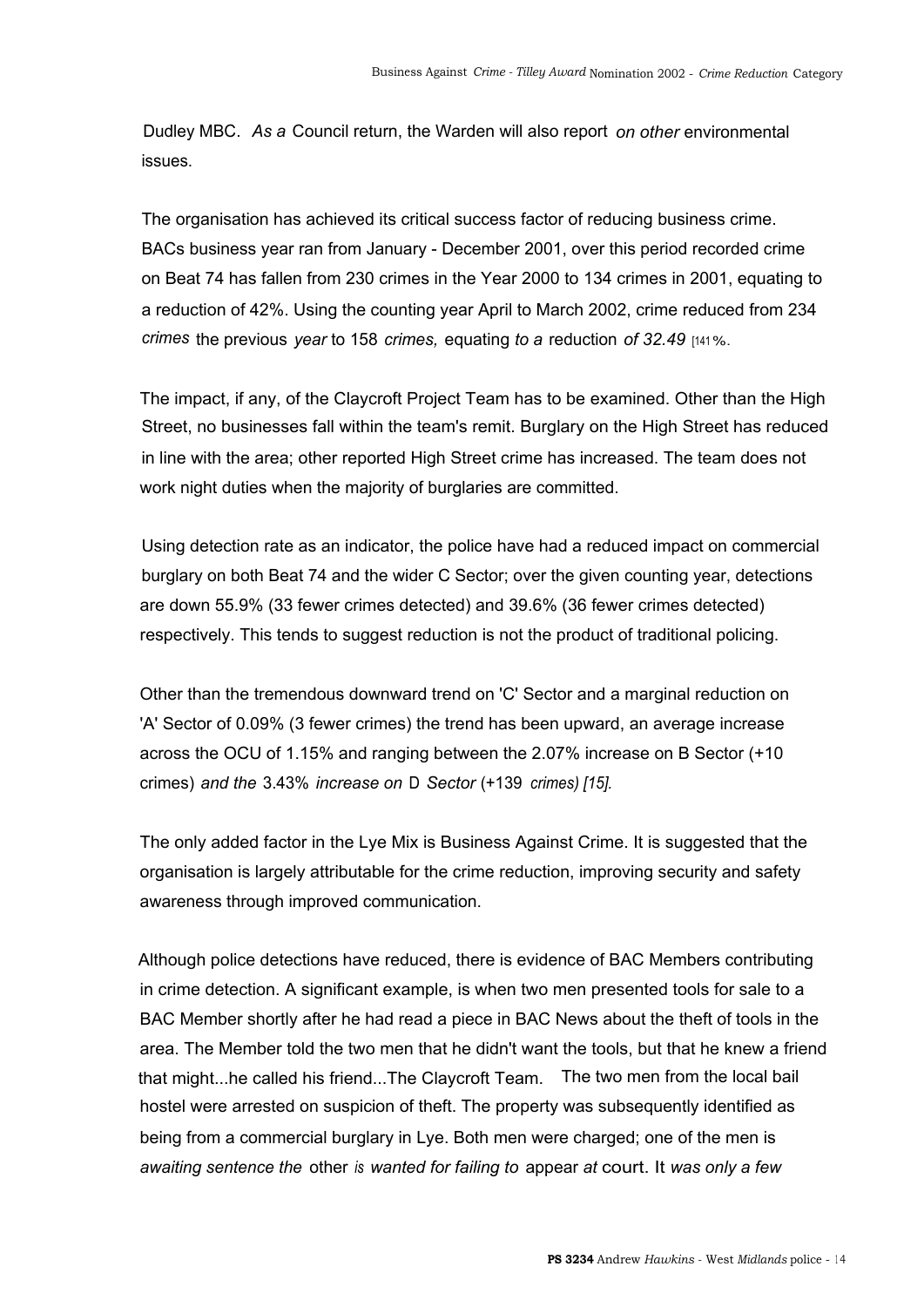months ago, this particular member was one of the greatest critics. This is suggested as being another indication of improved- levels of corporate responsibility.

BAC is on target with its three-year business plan to become self-sustaining through membership. A police contribution in this scheme is and will remain crucial, however the level of involvement has already reduced to an acceptable level, with the Membership undertaking the majority of its work.

BAC is currently preparing its own survey and evaluating its response to the recent Black Country Chamber survey, which reports that crime costs the region's business £1.2 million per year and that 52% of its survey respondents had fallen victim to crime in the past twelve months.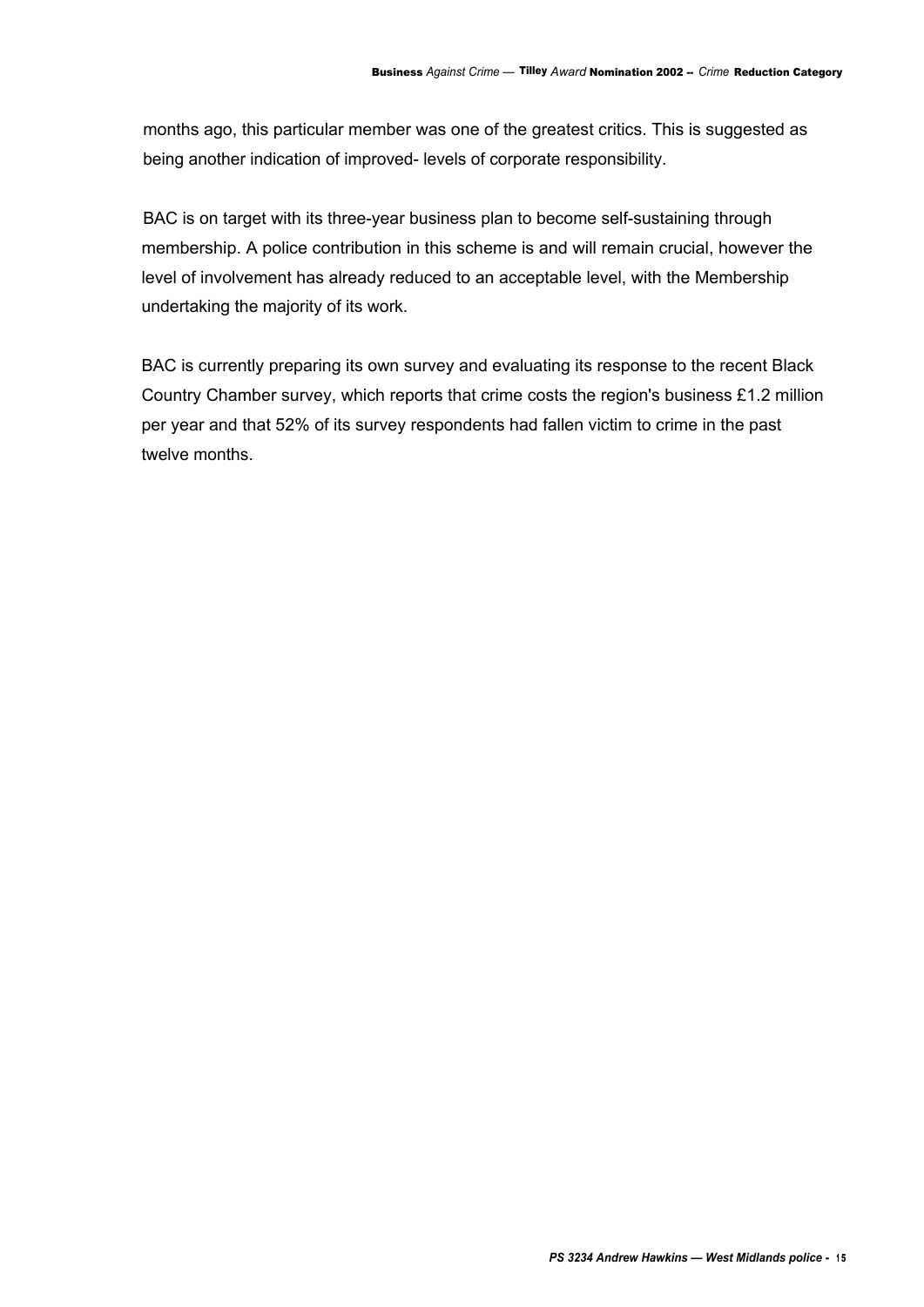#### *Appendix <sup>1</sup>*

| Apr 2000 –<br>Mar 2001                             | A Sector<br>Kings win ford | <b>B</b> Sector<br>Stourbridge | <b>D</b> Sector<br>Halesowen |
|----------------------------------------------------|----------------------------|--------------------------------|------------------------------|
| No. of<br>Commercial<br>Burglaries [1]             | 326                        | 372                            | 345                          |
| <b>Total Crime</b><br>committed [2]                | 3216                       | 4252                           | 4048                         |
| Commercial<br>Burglary as a<br>% of total<br>crime | 11.69                      | 8.75                           | 8.52                         |
| <b>Total number</b><br>of Businesses<br>in Area  3 |                            | 1245                           | 1195                         |
| % classified as<br>manufacturing<br>[4]            | 17.64                      | 10.84                          | 17.15                        |
| Commercial<br>burglaries : no<br>of businesses     | 1:3,<br>31.96%             | 1:3<br>29.87%                  | 1:4<br>8.52%                 |

#### Page: 16

[1] West Midlands Police OLAP, J2 OCIJ, Recorded Crime, Burglary Other, Yr 2000 v 2001 Page: 16

[2] West Midlands Police OLAP, WMP, J2 OCU, Recorded Crime Yr 2000 v 2001

Page: 16

[3] National Statistics Office - VAT Registered Businesses, [A Sector = Wards: Kingswinford North + Kingswinford South + Wordsley] [B Sector = Wards: Amblecote + Norton + Pedmore & Stourbridge East + wollaston & Stourbridge West] [C Sector = Wards: Lye & Wollescote + Quarry Bank & Cradley] [D Sector = Wards: Halesowen North + Halesowen South + Hasbury & Hayley Green + Belle Vale] Page: 16

[4] National Statistics Office - VAT Registered Business by Employment Group [180 - A Sector = Wards: Kingswinford North + Kingswinford South + Wordsley] [135 - B Sector = Wards: Amblecote + Norton + Pedmore & Stourbridge East + wollaston & Stourbridge West] [280 - C Sector = Wards: Lye &. Wollescote + Quarry Bank & Cradley] [205 - D Sector = Wards: Halesowen North + Halesowen South + Hasbury & Hayley Green + Belle Vale]